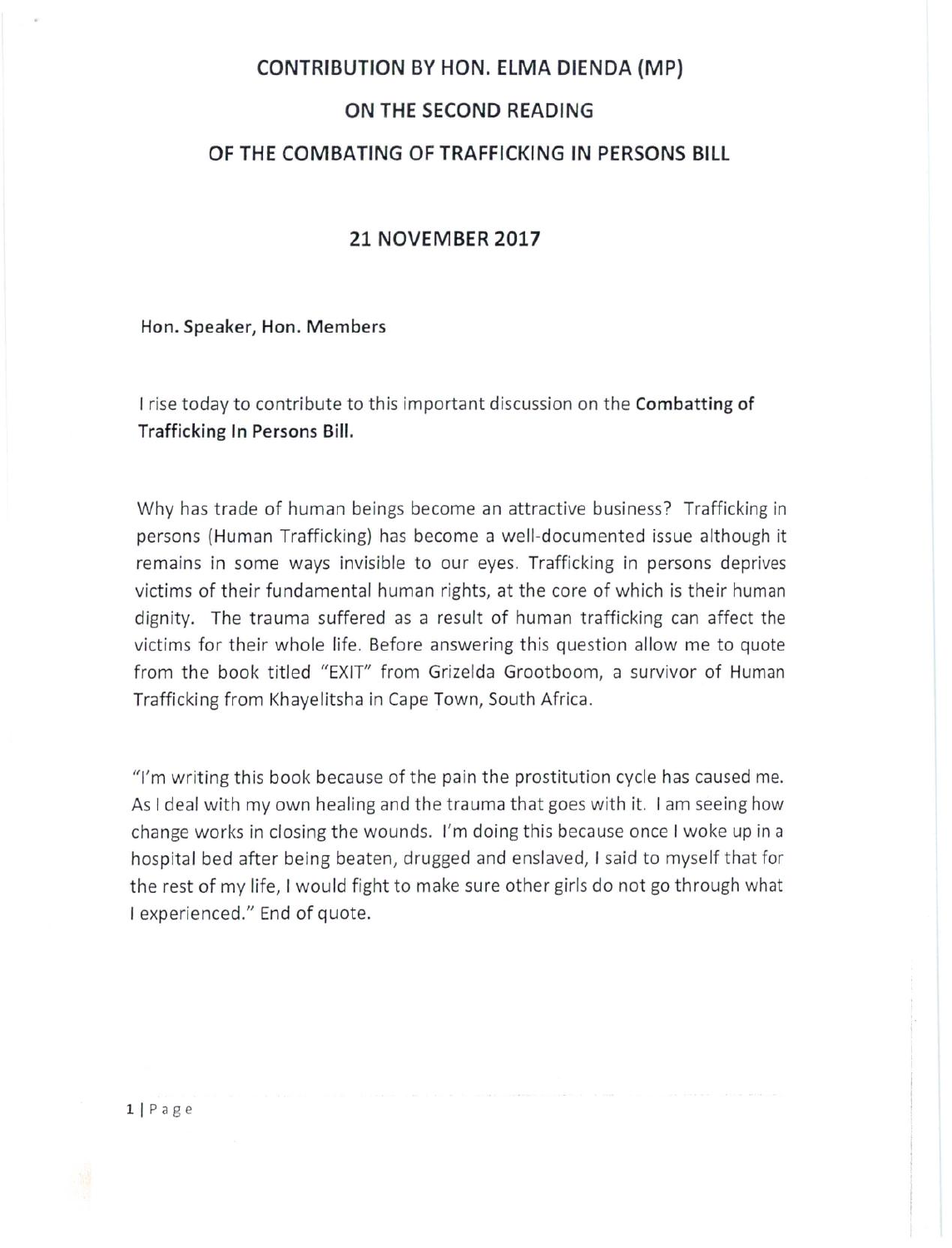#### **1. Poverty**

### **Hon. Members**

Let's start with poverty as one of the reasons why trafficking in persons has become an attractive business? Poverty creates an environment within which trafficking of persons can easily occur. People are being cheated into trafficking with the promise of a better life. Traffickers know their victims are desperate and anything that looks like a way out of poverty can easily trap them. It is this poverty that traffickers are taking advantage of. These situations of povertyrelated vulnerability affect how individuals make choices in the hope of overcoming their circumstances. Very often, offers of better options, which may be just lies from traffickers to lure them into prostitution rings, are too hard to resist.

How can we fight it? The key long term strategy to fight human trafficking is the reduction of poverty. One strategy to fight poverty is to pay attention to economic, social and cultural rights. These are the rights that relate to conditions necessary for meeting human basic needs. They include such rights as the right to education, health, food, shelter and sanitation. The most important aspect is the implementation of our laws. When an environment is created where people are able to meet their basic needs, vulnerability to trafficking is reduced, because the desire for "greener pastures" which the traffickers use to trap victims is less.

### **2. Inequality Based On Gender**

#### **Hon Speaker**

Concerns have often been raised about the discrimination  $-$  both direct and indirect - which women face in different spheres of our society. Gender equality is recognized widely as one of the main pillars for the development of any nation and society. This is also true for Namibia.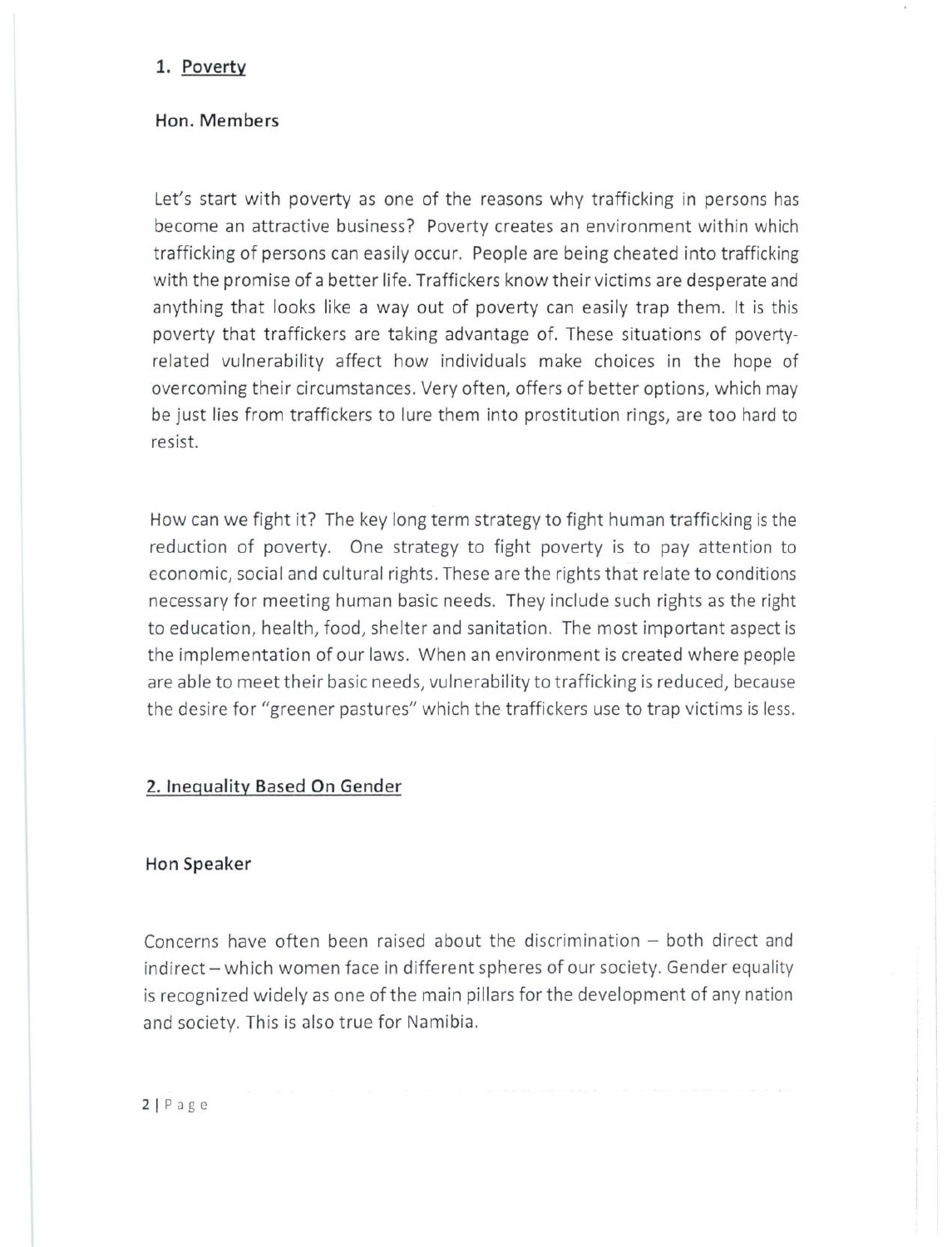Women's social and economic insecurity translates into women being subjected to all forms of exploitation, which includes sexual exploitation. It is therefore not surprising that most victims of human trafficking are women recruited specifically for sexual exploitation.

There is a need for ongoing debate on the sexual attitudes men and women have towards each other as these attitudes shape how each sex relates to and thinks of the other e.g. some attitudes that women are subservient to men and exist only to meet the sexual needs of men can be very harmful.

### **3. LACK OF EDUCATION**

### **Hon. Members**

Education is a powerful protection tool. With it an individual's level of awareness and understanding of social, economic, and political issues increases. Lack of education often breeds ignorance, which is one of the key factors in human trafficking. It is widely acknowledged that many victims of human trafficking are those who have not heard of this crime before. Many of us do not have sufficient information about it and its "hidden" nature contributes to this situation. Although lack of education limits the means through which one can get information such as reading, ignorance is often compounded by a relaxed approach to information dissemination to the public by government, civil society and the church. Lack of education does not mean that an individual cannot understand a social issue put in simple terms in the language they are able to understand.

So, what can we do? Public Awareness Campaigns: As mentioned earlier, people who know about trafficking will have second thoughts about any opportunities that come their way through friends and relatives that seem "too good to be true". Those without the information are at a greater risk. It is a fact that relatively few people in Namibia are aware of the dangers of human trafficking - especially the poor and uneducated who are most likely to be victims of this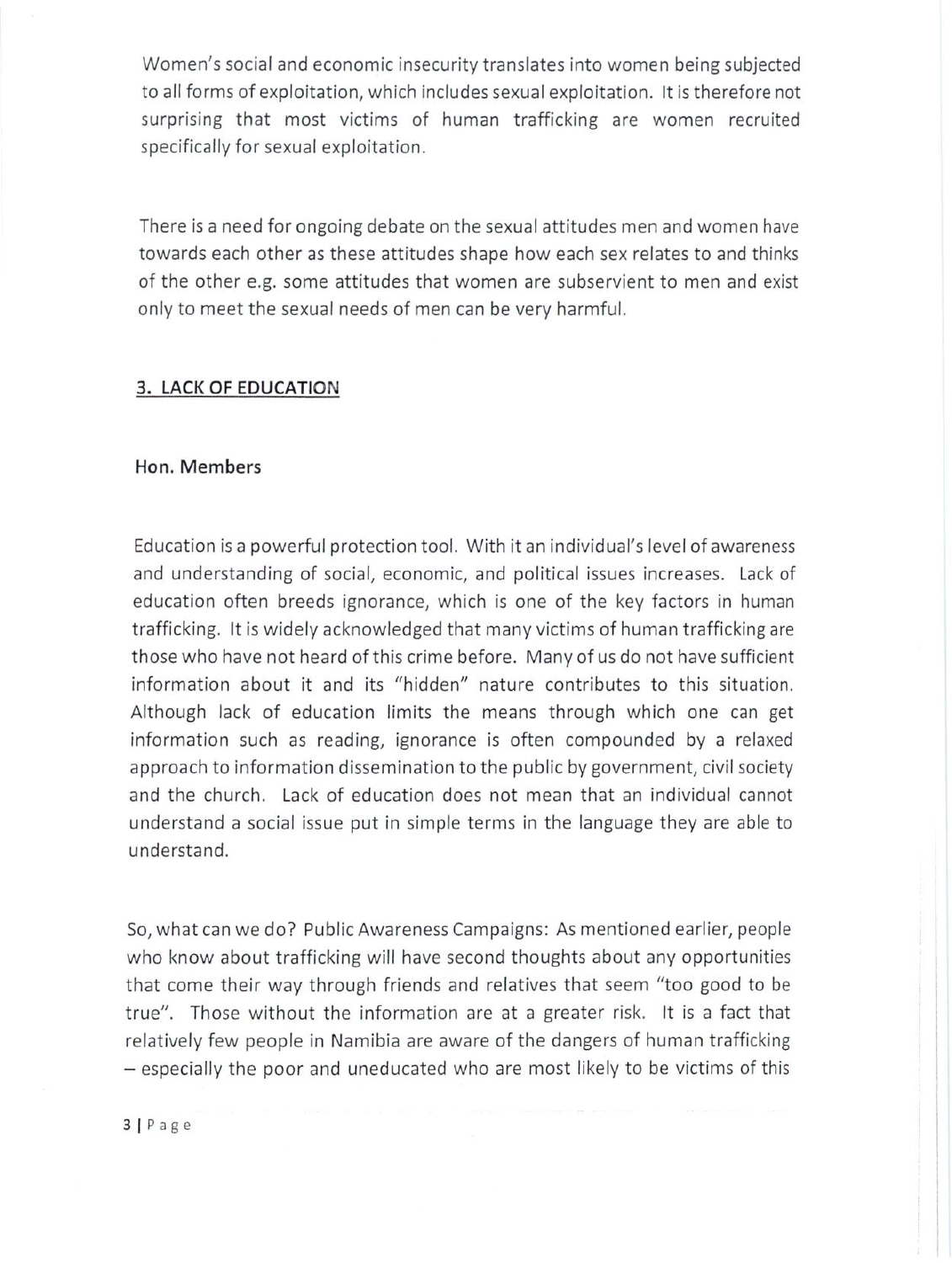crime. It is important that everyone takes part in disseminating simple messages that highlight the experiences and dangers of human trafficking, especially to would - be victims. These messages could come through Churches, schools, families, civil society, social groups etc.

The continuous flow of information will make the issue widely known in the way that the dangers of HIV/AIDS have become widely known. Information flow needs to be supported by an aggressive approach like adverts on buses, every packet of sugar, a bag of maize meal, a packet of matches, in toilets messages from priests, elders, pastors etc. It is important that people do not have to go out of their way to receive the information but rather that the information reaches them whilst they are going about their daily lives. Since the nature of this crime is so hidden, people need to hear about it often so that they recognize its seriousness. All of us therefore have a duty to take action with regard to sensitization.

## **4. Cultural Practices**

#### Hon. Speaker

Some of our cultural practices that had huge significance in our traditional way of life have great potential now to put individuals at risk. One such practice is the placement of children in wealthier households especially within the extended family. When children are sent to live in these families often with a promise of a better education, they end up being exploited as domestic workers. This practice is contributing to internal trafficking which many people do not even recognize as trafficking. For many, a child who has a chance to live in town is better off than if left in the village. Therefore, living in town is reward enough even if the promises to go to school is not fulfilled. We need to review the role that some of these practices may play in creating an environment where human trafficking can exist, without it being easily obvious that it may be happening.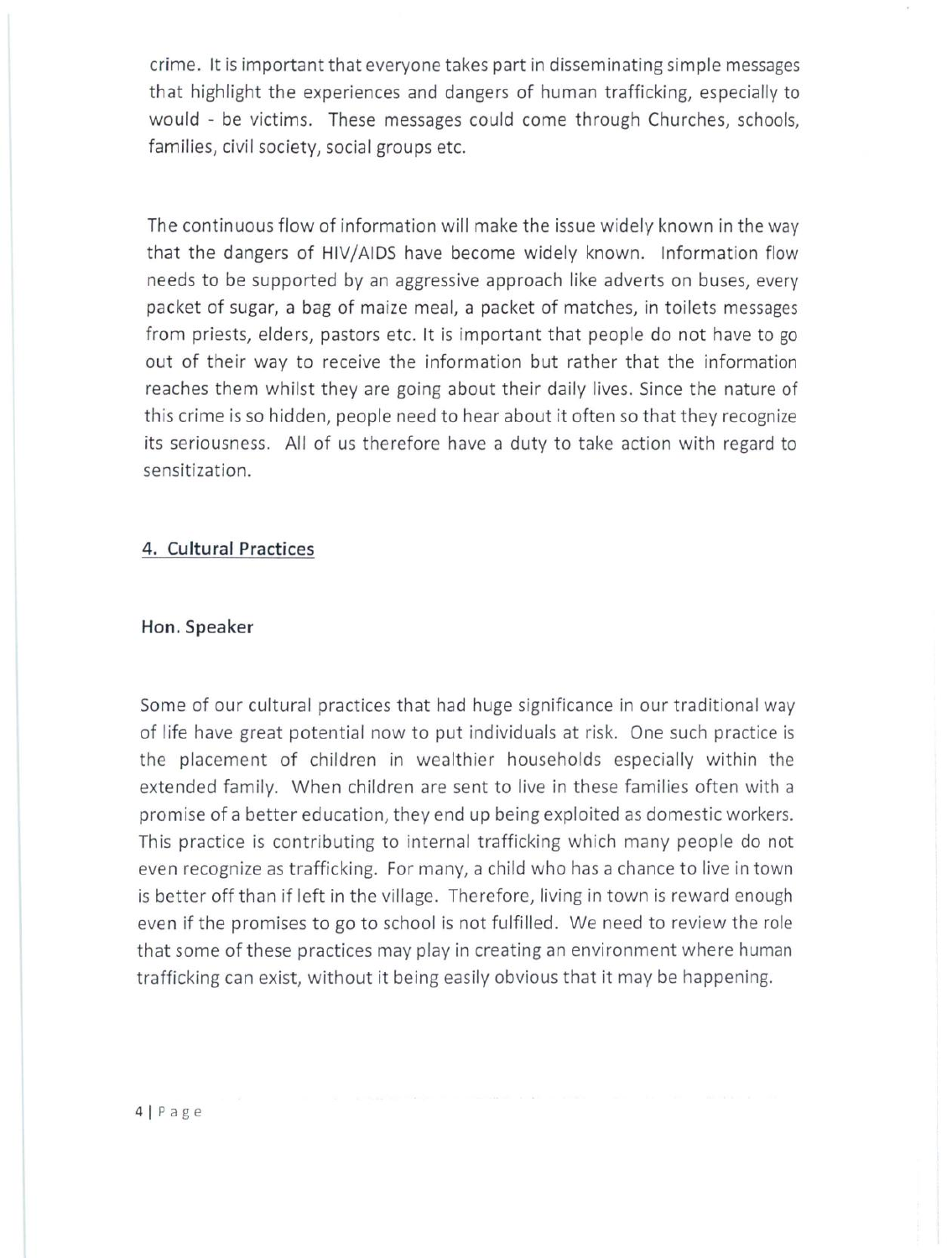### 5. ABSENCE OF LEGISLATION AND HUGE PROFITS

### Hon. Members

For traffickers, human trafficking is a lucrative business in which huge profits are realized with little capital needed for investment. For example, a trafficker who recruits ten girls for sexual exploitation makes huge profits as these girls will be forced to sleep with as many clients as the trafficker wishes in a day. Mostly, very little money would have been spent on recruitment. Traffickers also find this crime to be not too big of a risk because many countries, especially in Africa, do not have specific legislation that criminalizes human trafficking. Therefore it is easy "to get away" even if one is caught. A country may have sufficient legislation, but if its neighbours do not have such legislation, traffickers may still not perceive the crime as a big risk since in some cases they will not face prosecution; even if caught.

Allow me now to point out certain issues in the Bill which I feel need to be addressed:

- 1. Page 6: (3) To Add: In the case when the trafficking results in the death or grievous bodily harm of a victim, the offender may be liable to imprisonment for life.
- 2. Page 11: Assistance to victims of trafficking: (13) To Add: Tracing the families of victims.
- 3. Page 11: Reporting, identification and referral of victims of trafficking: To Add:
	- a) the police officer must assist the victim to obtain medical treatment where necessary;
	- b) inform the victim about their rights and any basic support which may be available to assist them;
	- c) interview the parties and witnesses, if any, to the offence, including children;
	- d) record the complaint in detail and provide a copy of the written report to the victim.